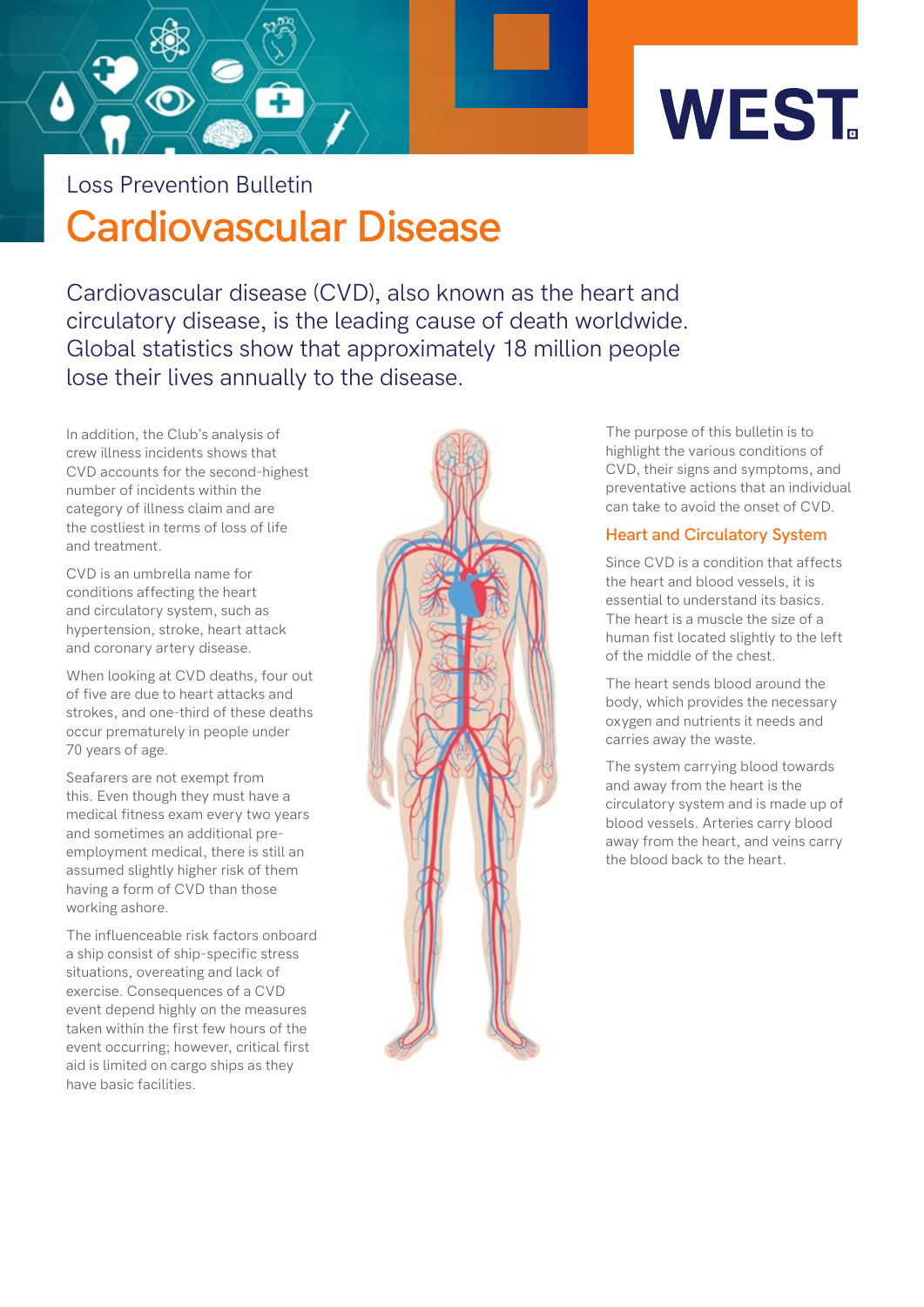#### **Heart Attack**

A heart attack is when a blood clot is formed, blocking the blood flow through a blood vessel that feeds the heart, this could lead to possibly damaging or destroying a part of the heart muscle. In addition, a condition called Atherosclerosis can cause a heart attack where there is a build-up of fatty plaques in the arteries causing them to narrow or block.



#### **The signs and symptoms are as follows:**



Chest pain or the feeling of tightness/pressure in the chest area. A patient may clutch at their chest



Shortness of breath



**Pain in the neck, jaw, throat or upper** abdomen. It can feel as if the pain travels from your chest to your arms (usually, the left arm is affected, but it can affect both arms)



Where blood vessels are narrow in areas such as the legs or arms, there will be pain, numbness, or weakness.

Signs and symptoms can differ between men and women. For example, men experience chest pain, whereas women experience chest discomfort, nausea and extreme fatigue.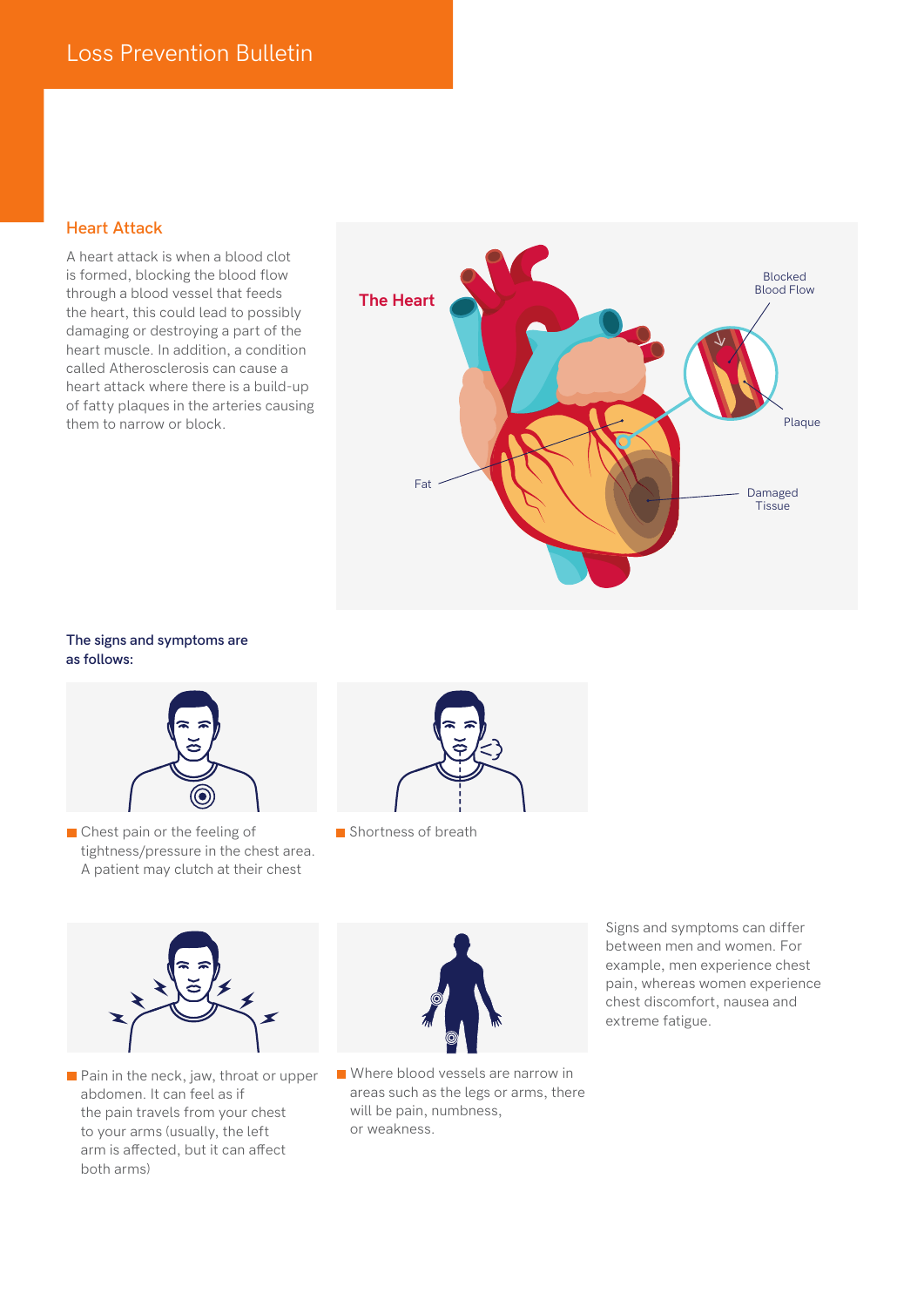## Loss Prevention Bulletin

#### **Stroke & Transient Ischemic Attack**

 A stroke is also known as a "brain attack", is where the blood supply to part of the brain is cut off and can result in brain damage and possibly death. There are two main types: an ischemic stroke, whereby the blood flow to the brain is blocked by a clot or a haemorrhagic stroke, when a blood vessel in the brain bursts, causing blood to leak into the brain.

A Transient Ischemic Attack (also called TIA or "mini-stroke") is similar, but in this case, there is a temporary disruption of blood flow to the brain. It can cause symptoms similar to a stroke, such as speech impediment, visual disturbance and numbness/ weakness in the face, arms and legs.

#### **The main symptoms of a stroke or TIA can be remembered with the acronym FAST, which stands for:**





**FACE -** the face has dropped one side; the person cannot smile, and their mouth or eye may have dropped.



**ARMS -** the person may not have the ability to lift both arms and keep them raised because of weakness or numbness in one arm.



**SPEECH -** speech may be slurred or garbled, or the person may not be able to talk at all.



**TIME -** time to call for help immediately.

The duration and the severity of the stroke symptoms can vary from person to person. Some can last a few minutes, while others can last for hours or even days. The faster the stroke is treated, the better the chances of survival.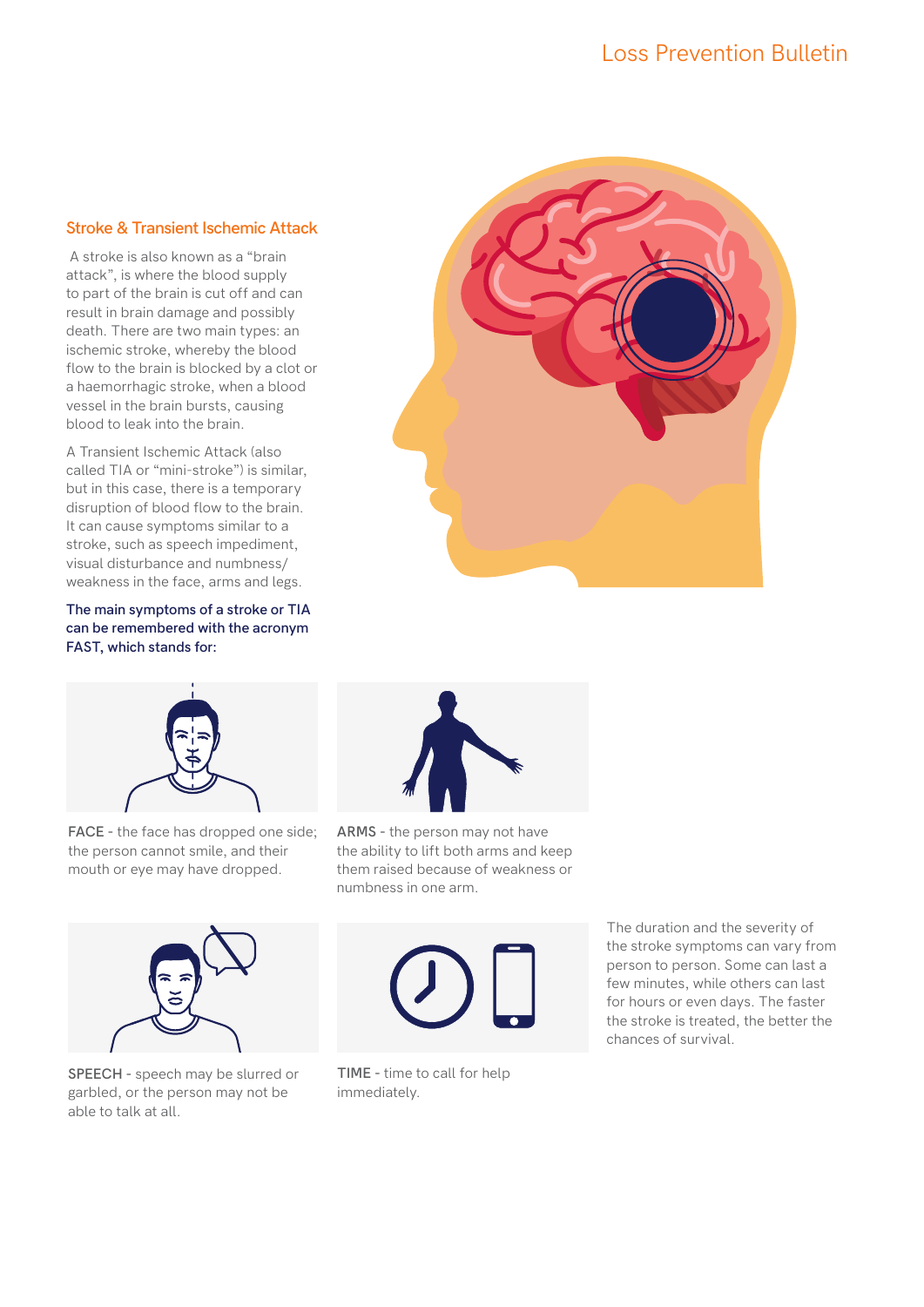#### **Cardiac Arrest**

Cardiac Arrest occurs suddenly and without warning. The word arrest means to stop; in other words, the heart ceases to beat. There can be several causes, but commonly it is an electrical malfunction in the heart that can cause an irregular heartbeat (arrhythmia); however, cardiac arrest occurs when the heart's rhythm stops. With its pumping action disrupted, the heart cannot pump blood to the brain, lungs and other organs. Once this happens, a person loses consciousness and has no pulse. Death occurs within minutes if the person does not receive treatment.

It is reasonably common for a cardiac arrest to occur during a heart attack because the afflicted person develops a dangerous heart rhythm during the attack, which results in the onset of a cardiac arrest.

#### **High Blood Pressure (Hypertension)**

Blood pressure is the pressure of circulating blood against the walls of blood vessels. Most of the pressure results from the heart pumping blood through the circulatory system.

This pressure changes naturally, going up and down throughout the day and night, and when a person moves, it is normal for it to go up.

Hypertension requires the heart to pump harder to circulate the blood through the body and is a condition rarely noticed.

However, consistently high blood pressure can increase the risk of several severe and potentially lifethreatening health conditions such as heart attacks and strokes.





Even though the arteries are strong and stretchy to cope with the blood pressure going up and down, the arteries lose their stretchiness and become narrow if the blood pressure remains continuously high.

Narrow arteries make it easier for fatty plaques to clog them up and, depending on where the clogged artery is, can lead to a heart attack or stroke.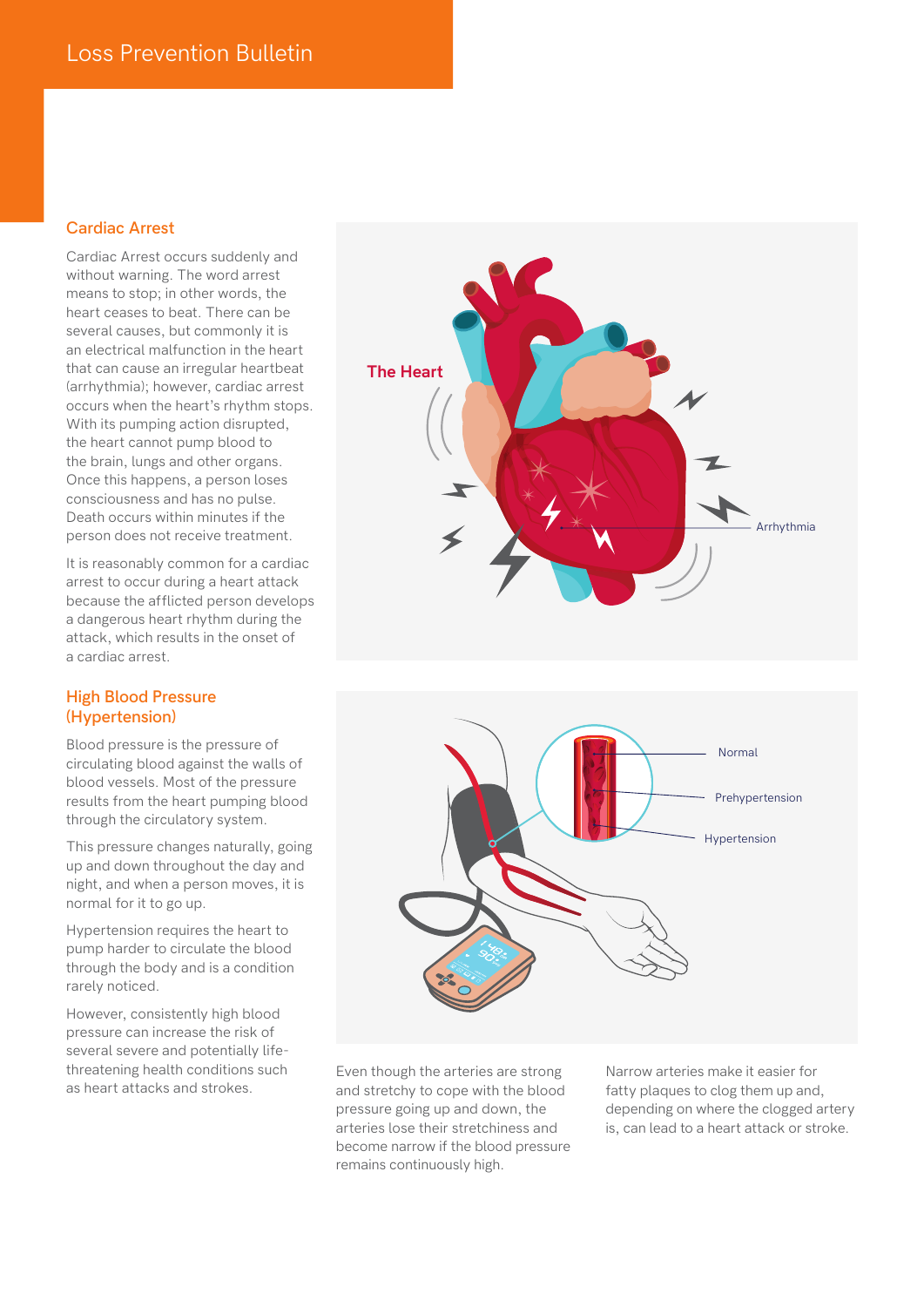# Loss Prevention Bulletin

### **What increases the chances of getting cardiovascular disease?**



**Smoking** - the harmful substances found in tobacco can damage and narrow the blood vessels.



**High cholesterol** - the fatty substances found in the blood. Having a high concentration can cause the blood vessels to narrow and increase the risk of developing a blood clot.



**Overweight / Obesity** - this increases the risk to develop diabetes and high blood pressure.



**Diabetes** – this is when the blood sugar level becomes too high. Having high blood sugar levels can damage the blood vessels, making them more likely to become narrow.



**Family history** - if a close family member has cardio-related issues, then the risk of developing them further increases.



**Inactivity** - not doing a regular physical activity can lead to high blood pressure, high cholesterol

levels, and obesity.

**Ethnic background** - the diseases are more common in people of a South Asian, African or Caribbean background.



**Age** - the diseases become more common over 50 years old, and then the likelihood increases further.



**Gender** - men are more likely to develop it earlier than women.





■ Diet - having an unhealthy diet. ■ Alcohol - consuming an excessive amount of alcohol.



**Stress** - prolonged stress puts strain on the heart, causing it to work harder, leading to hypertension.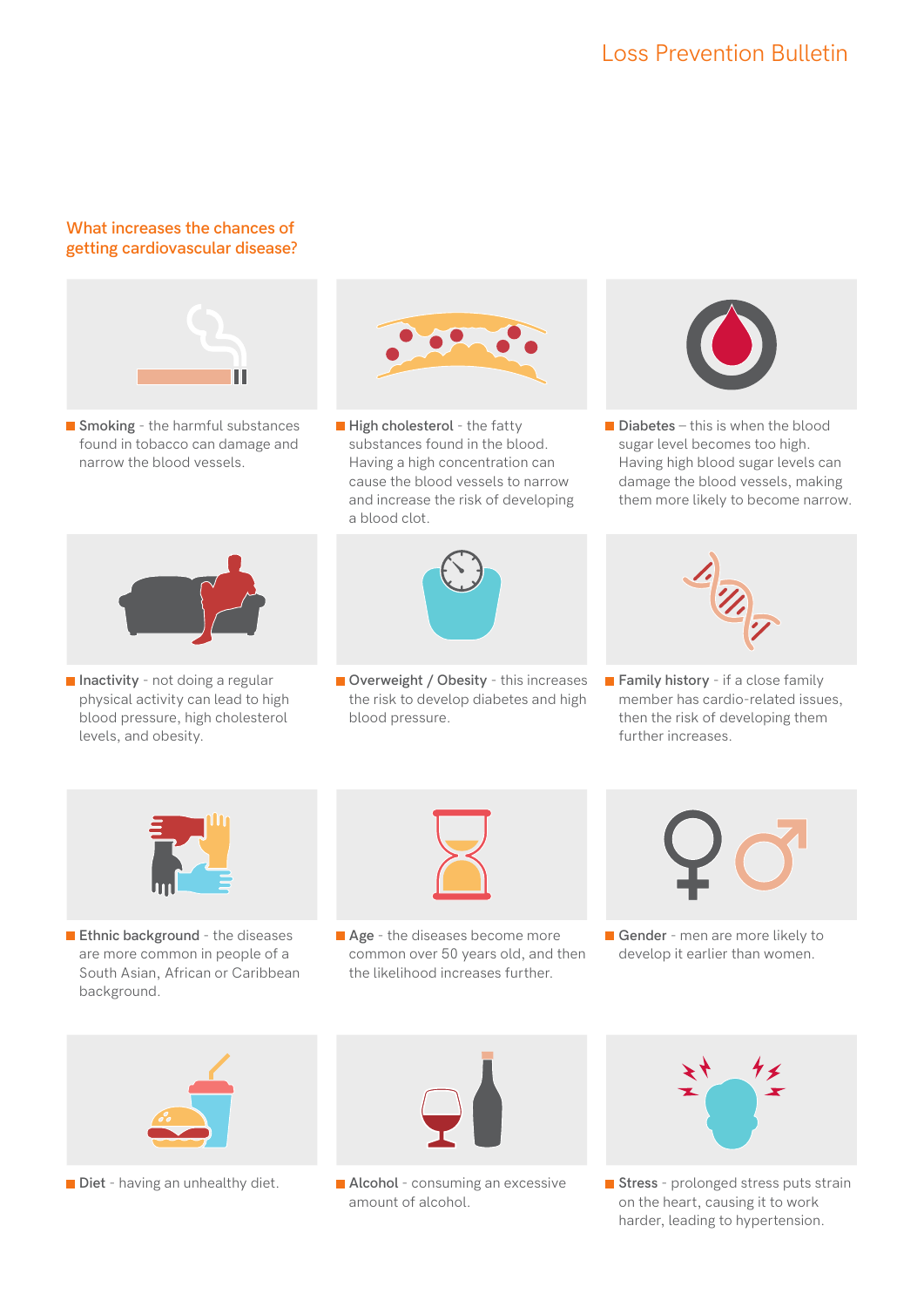#### **How to mitigate/prevent the development of cardiovascular diseases:**



**Stop smoking.** 



**Exercise** – try to do at least 150 minutes a week of moderate exercise. This could be something like a brisk walk or cycling. If this is difficult to undertake, do what feels comfortable, then gradually increase the duration and intensity of the exercise.



**Find a way to manage stress.** 



**Maintain healthy blood pressure and cholesterol** – healthy blood pressure is 120 systolic / 80 diastolic. Systolic is the measurement of pressure when the heart is contracting (working). Diastolic measurement is when the heart is resting. If there are high numbers, the heart is working harder to pump the blood around the body.



- **Have a balanced diet:** 
	- -consume lower levels of saturated fats, such as cream, cakes etc. Healthy fats should be eaten, such as oily fish, nuts etc. but eaten in moderation as they are calorically dense
	- -consume lower levels of salt
	- -reduce levels of sugar
	- -eating a moderate amount of fibre and whole-grain foods
	- -eat a minimum daily portion of 5 fruits and vegetables.



**Maintain a healthy weight** – having excess or an unhealthy body fat distribution raises the risk of suffering from severe health conditions. There are various indices available – Body Mass Index (BMI), Waist Circumference, Waist to Hip Ratio, Skinfold Measurements, Circumference Body Fat Calculator, Smart Scales – that can be used to find out if you are a healthy weight.